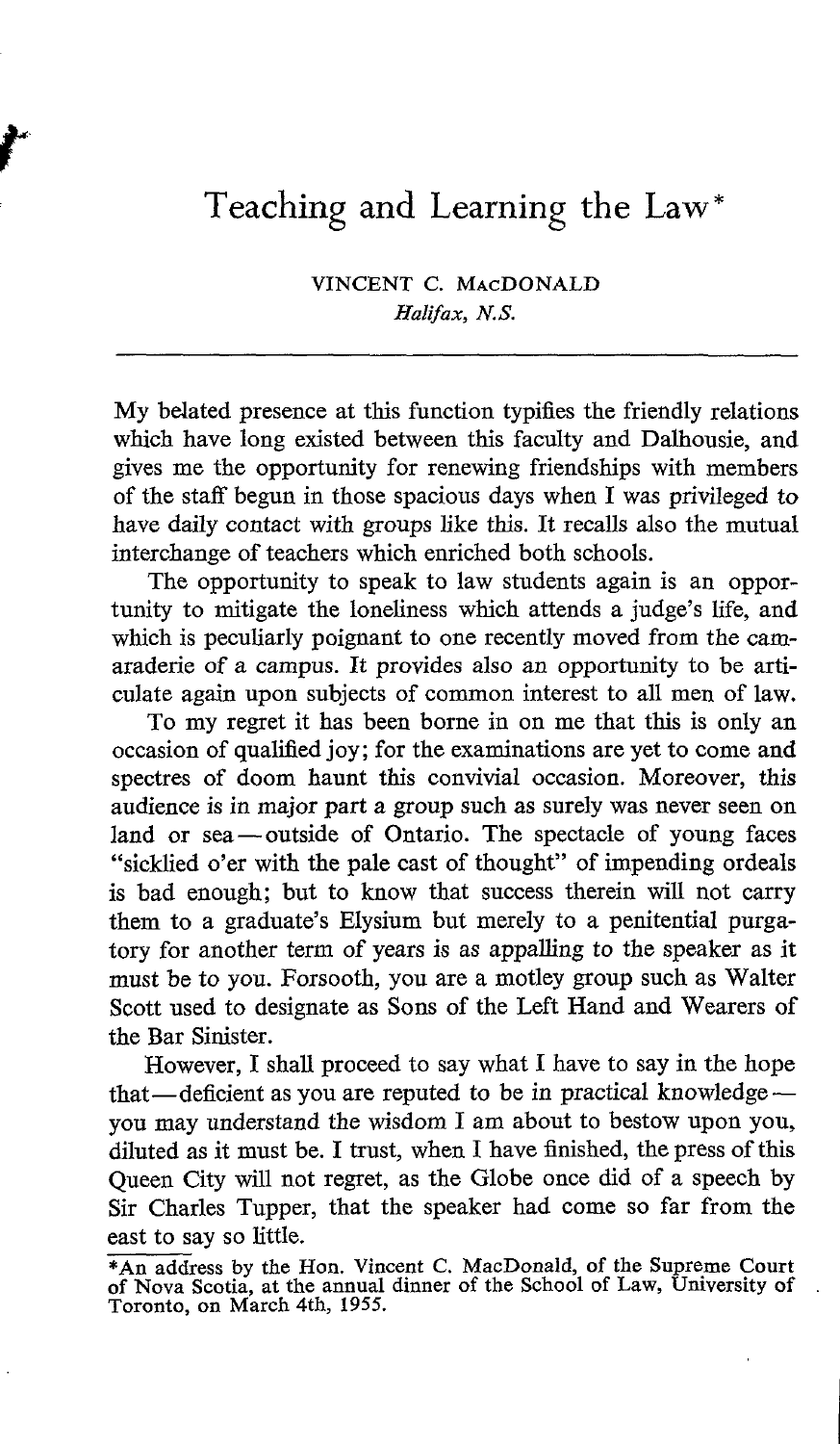The purpose of a university law faculty is three-fold :

(1) to provide training in the principles, processes and spirit of the law sufficient to prepare men for the competent and ethical practice of a learned profession;

(2) to teach law for its cultural value and in all its relations to other branches of knowledge, and in such a way as to arouse philosophical and independent thinking concerning law as a living instrument of human government; and

(3) to teach law (in both these aspects) in an atmosphere of free inquiry and inflexible integrity.

This purpose envisages education for the discharge of a great social task, which requires but transcends vocational techniques. The utility of this conception was recently endorsed by the Prime Minister of Canada $-a$  practising lawyer of great distinction $$ when he said:

<sup>I</sup> have never been able to persuade myself that a knowledge of legal techniques is enough of itself to make a good lawyer. . . . To me, the study of law is really the study from a special point of view of what experience has shown to be the behaviour best suited to good economic and social relationships of men living within a political framework. . . . The study of law properly conceived inevitably involves an attempt to understand the nature of men and the nature of society in which men live. We lawyers, of course, regard the law as <sup>a</sup> profession, but before being a profession, it is one of the humanities, and as I conceive it, the first function of a law school is to emphasize the humane aspect of our legal training .

To this I add the opinion of Lord Macmillan that "it is only by the liberality of our learning that we can hope to merit the place in public estimation that we claim, and to render to the public the services they are entitled to expect from us".

In discharging these basic functions a law faculty encounters two great external facts

First-the necessity of conforming to the regulations of the local law society as to the nature of the professional education which all candidates for the bar must possess. Accordingly the faculty must try to produce men who measure up to this vocational standard. Nevertheless a university faculty cannot be satisfied to do merely this : it must seek to educate men broadly and-deeply in the fundamental principles and processes inherent in the administration of justice, which is the lawyer's peculiar preserve; and to equip them for the tasks of leadership which inevitably come to the lawyer. It may indeed produce the mediocre and merely proficient; but it must seek to nurture greatness and to inspire the humble to noble endeavours.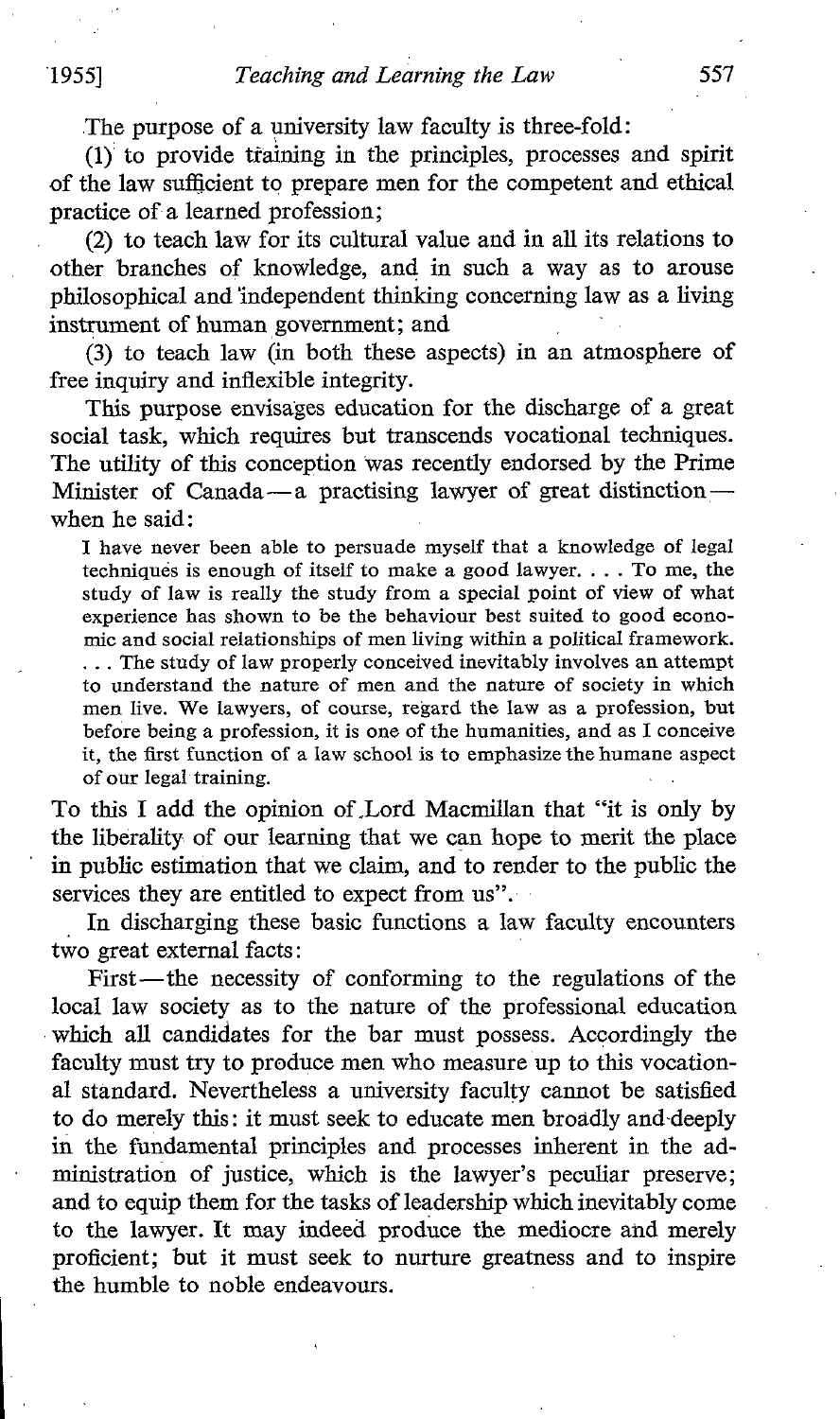This bi-focalism of objective involves differences of subject matter, of teaching materials and methods. It is attainable where the conceptions of the bar and of the university are not too dissimilar; but where they are widely divergent, the task of the faculty is difficult indeed. Such a divergence appears to exist here. It is not for me to take sides in such a domestic issue. <sup>I</sup> trust, however, it is not improper for me, as a former law dean, to indicate my appreciation of the abnormal difficulties your faculty is facing; and to express the confident hope that in the long run this great province will settle for nothing less than that wise blending of broad knowledge and technical skill required by a learned profession engaged in the pursuit of justice.

The second external difficulty is the nature of the problems presented to the lawyer by the changing context of the world in which he lives. Radical changes have occurred in this generation in the make-up of society and in the philosophy and techniques of government; and these have produced great diversity in the traditional tasks of the lawyer, and enjoined on him the necessity for new types of.knowledge, at once more specialized and more generalized. The fact is that the lawyer must know more law, and more about law, than formerly; and must know more and more about other aspects of community life such as finance, economics and government. He is beset by a widening round of activities, an ever-increasing complexity of present problems, and the constant apparition of new problems. Thus the law faculty must realize that it cannot aim merely at equipping its students for practice as now known; for, as Dean Griswold of Harvard has said:

Neither teacher nor student should be lulled into thinking that the law [of today] bears close relation to the law which is likely to engage the attention of the student when he becomes an experienced practitioner:

and therefore, apart from subject-matter, the faculty must teach "background, method, traditions and approach"; as your faculty has done.

It is not without significance for law that other professions are committing themselves to programmes of education broader in scope than heretofore; and designed to infuse professional expertise with a more general culture than formerly.

Now, Gentlemen, <sup>I</sup> should like to invite you to consider what manner of men have been preparing you for your future tasks. First, I have no doubt that your faculty is composed of a wide variety of personalities, exemplifying different qualities and prac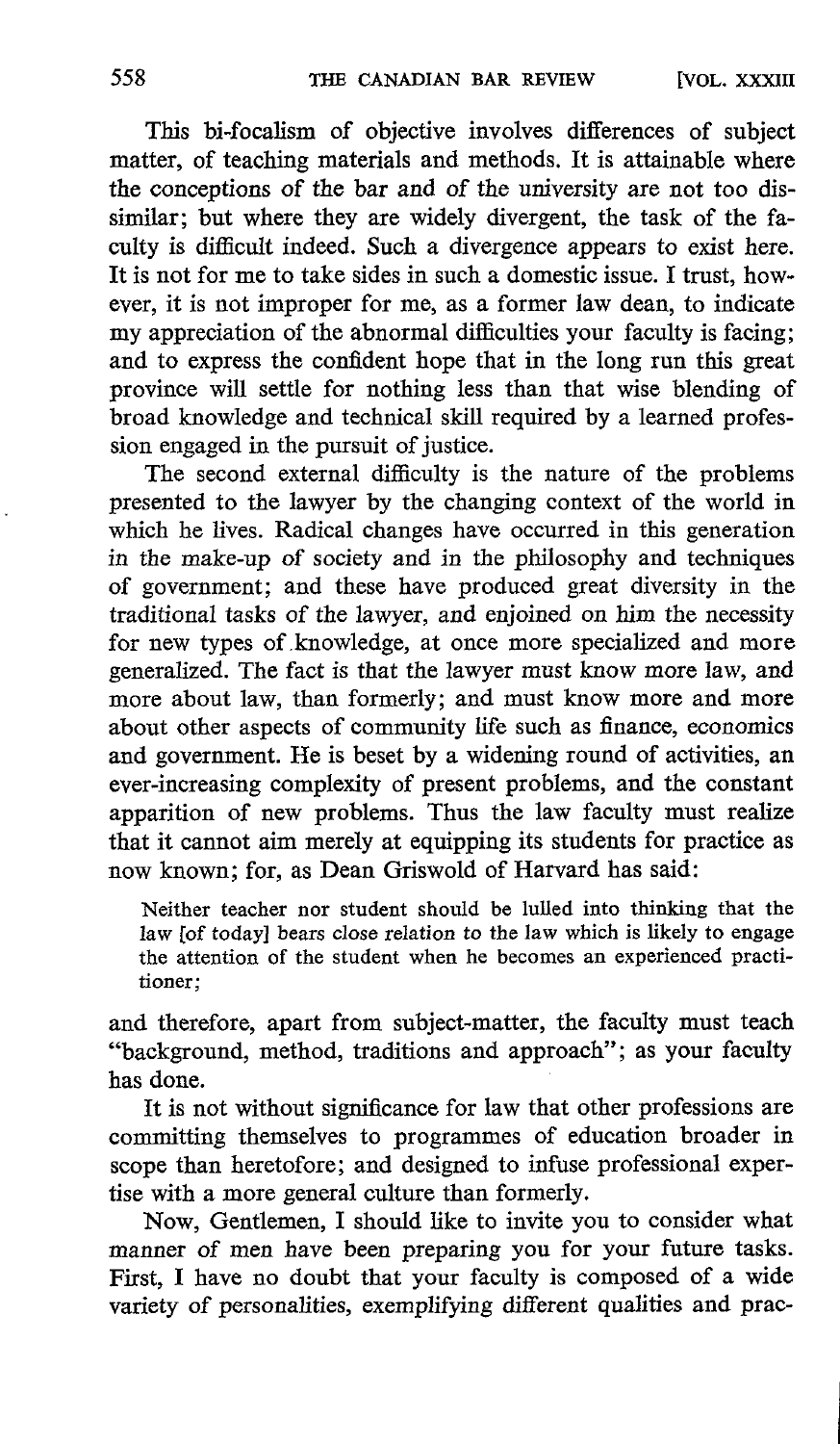tising diverse methods. Being teachers, they are men dedicated to scholarship, who believe in the value of the subjects they espouse and the intrinsic worth of teaching itself. They are men who pray for the capacity to probe the dark spaces of the mind, and to draw out, and direct, its latent powers . Their business is communication of ideas, of principles, of methods, of goals; and they practise that business in the grip of an over-mastering urge to make others share their thoughts and see the good in what they preach. They are artists painting pictures on the mind-musicians creating harmonies out of seeming discords-actors dramatizing and vitalizing abstractions so that they become realities. They are essential to the learning process. Thus, as Newman said :

No book can convey the special spirit and delicate peculiarities of its subject, with that rapidity and certainty which attend on the sympathy of mind with, mind, through the eyes, the look, the accent and the manner, in casual expressions thrown off at the moment, and the unstudied turns of familiar conversation.

Think of the classroom peopled with students, some tired, some worried, some slow, some quick, some uninterested, and some-resistant. Think of the dreary apparatus of facts and rules and methods to be taught and learned. Think of the qualities of knowledge, of character, and of personality required to generate in that room an atmosphere of receptive interest in the difficult art of thinking; and to command that degree of concentrated attention without which thinking is impossible. What great qualities are needed if the teacher is to project his mind and his interest in such a way as to create a complementary desire to learn; and to convey a full understanding of the true sense of the matter in hand to his younger colleagues in the great emprise of learning. Think of teaching by discussion à la "case method". Barzun of Columbia has des- . cribed this

The instructor must be willing to go up side' tracks and come back. His imagination must swarm with connecting links, factual illustrations, answers to unexpected questions. He must know,how to correct without wounding, contradict without discouraging. He must be able to call on the right man for the right thing, balancing opinions, drawing out the shy and backward; keeping silent so the group itself will unwind its own errors.

I have known all types of law teachers :

The Lecturer, gaining his effects with the precision of a good pleader, and with the economy of an etcher-whilst revealing the full implications of the subject, and its relation to others, in that personal way of which Newman spoke;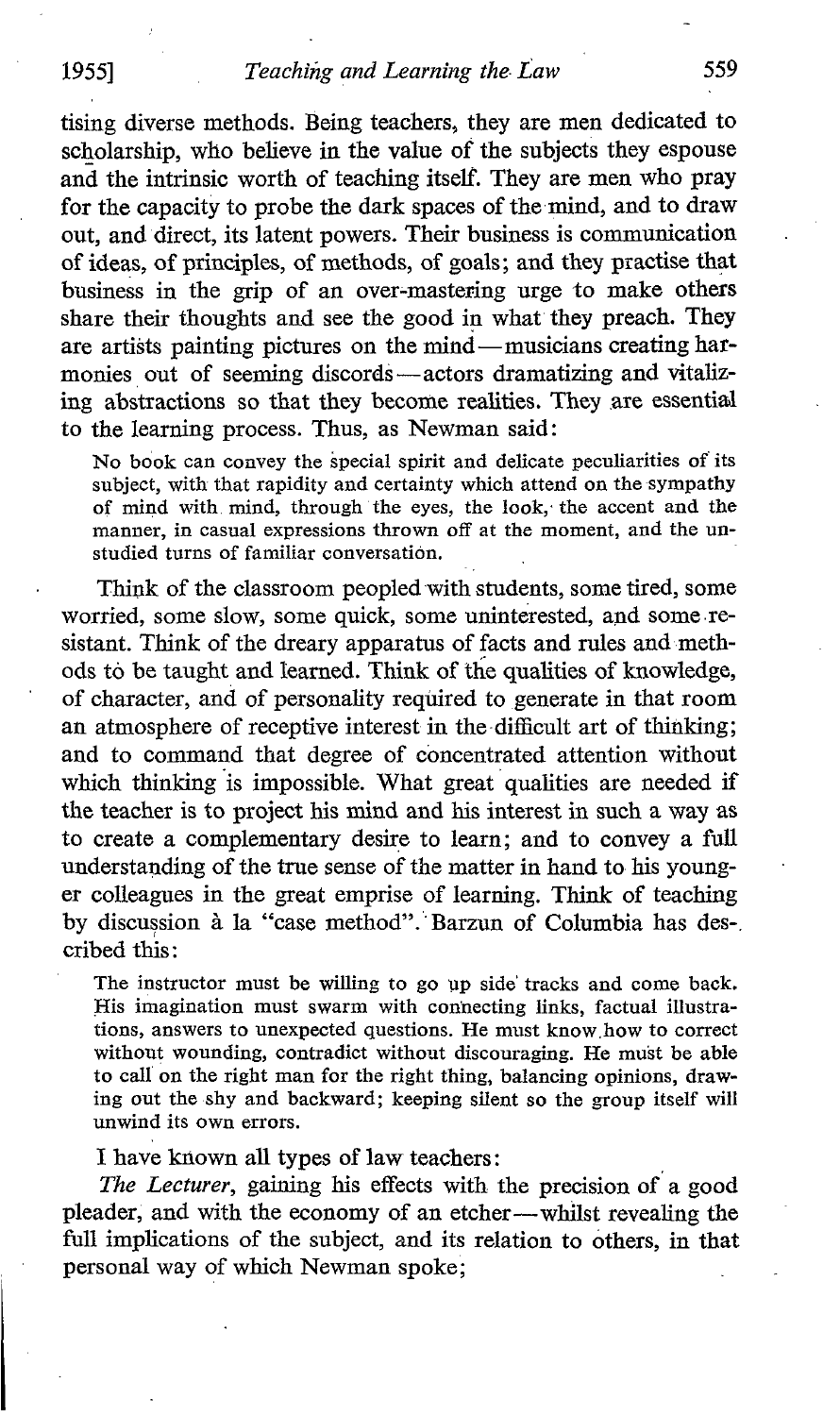The Beloved Mentor, whose very endorsement of a proposition dignifies it, and enshrines it in the memory of his devotees, even when they don't understand it, and whose integrity of mind gives coherence to his teaching;

The Phrase-maker, the passionate lover of the law whose imagination strikes off sparks which illuminate the subject for the clever, and whose brilliant impromptus penetrate even the density of the dull;

The Man of Affairs, who vitalizes academic knowledge by first-hand references to its daily application in courts and elsewhere;

The Pedestrian, who never says a memorable thing, yet somehow by his very meticulosity transmits knowledge, as by slow convoy ;

The Debunker, who speaks of the great god Realism as if it were unknown to courts and legislators, and who often is a displaced person sublimating his own lack of faith in his subject by mordant cynicisms ; yet who has the great virtue of stressing the difference between law in books and law in action ;

The Dramatist, who revels in histrionic displays in making old bones live, and dry concepts talk the language of life and love and laughter. Of one such-who formerly graced your lecturerooms and mine-I was recently told that within a week of his appearance in a California law school he had become a legend, and in a month, a classic, as a portrayer of the teacher's rôle.

All such types -I had almost said "characters" - have their peculiar virtues ; for each has a wave-length to which the ears of some portion of the class are attuned except, of course, the truly stupid ; for as to them "even the very Gods themselves contend in vain".

Whatever the variety of teachers to which you have been exposed, I am sure that they did their best for you; and in the doing left on each of you an imprint which time can never erase, and which you will learn to treasure when you have grown to full maturity. The teacher's justification is vicarious and delayed; it rests with his students and what they do with their lives. No doubt some of you will rise to great heights of professional and public achievement, and that will make them proud; but <sup>I</sup> am sure that they will take equal satisfaction in those graduates who, in quieter lives, equally exemplify the qualities proper to lawyers as servants of justice. Whatever future lies ahead I salute you as men prepared in a great tradition for a great profession by teachers who have laboured lovingly and long to bring you to this hour.